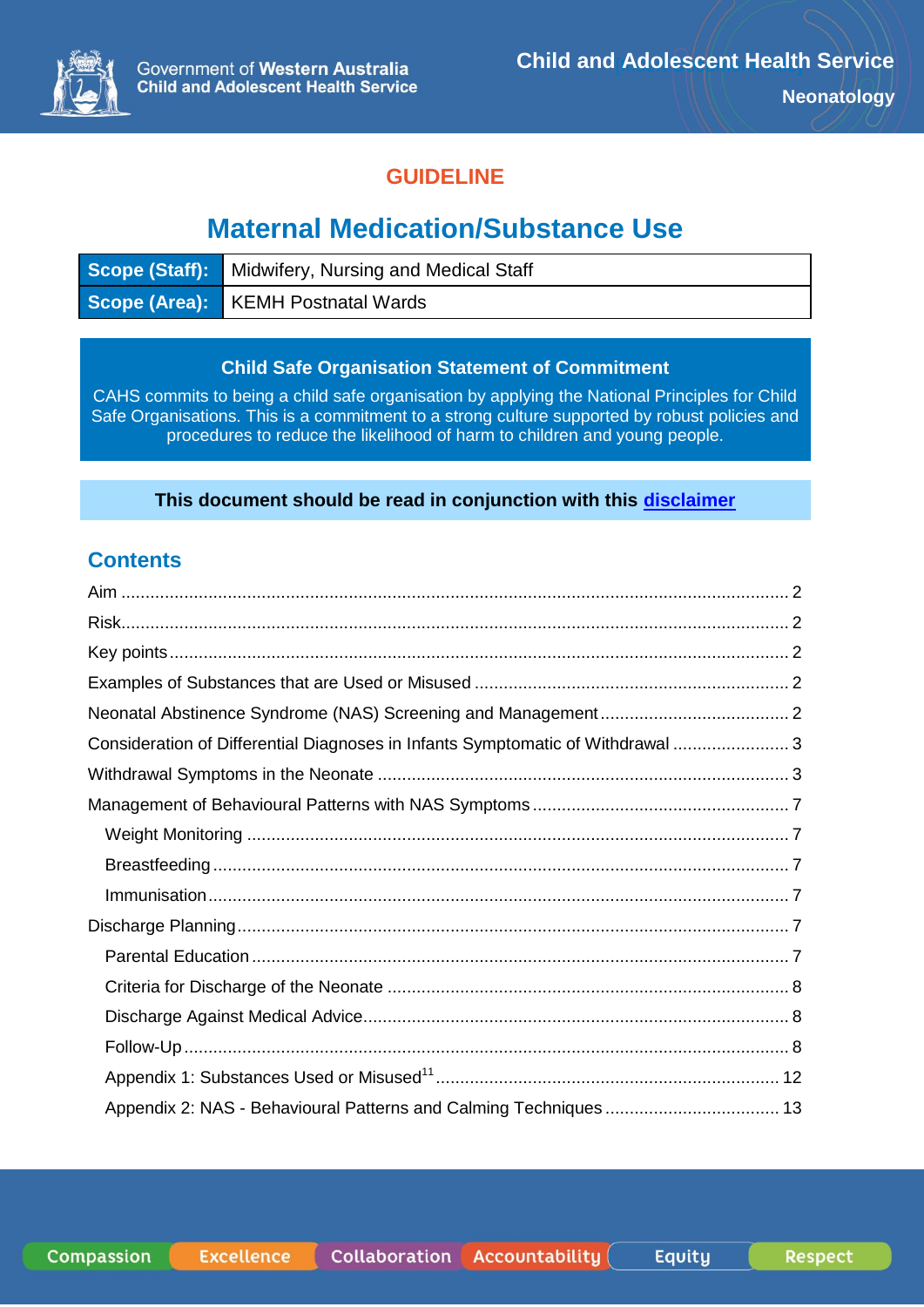### <span id="page-1-0"></span>**Aim**

Outline the systems and processes for caring for mothers and their newborn where the is a known history of drug and/or alcohol use or opioid replacement therapy.

## <span id="page-1-1"></span>**Risk**

Inaccurate monitoring or identification can lead to unfavourable withdrawal symptoms in the newborn and inadequate follow-up processes.

# <span id="page-1-2"></span>**Key points**

- All women and their neonates with a history of drug and/or alcohol use, or who are receiving opioid replacement therapy during pregnancy are expected to stay in hospital for 5 days (or more if required) to allow assessment for neonatal abstinence syndrome (NAS). Neonates of mothers in whom benzodiazepine abuse may be a possibility may require a longer duration of stay with the literature recommending hospital stays up to 7 days.
- Naloxone is contra-indicated for use in neonates of opiate-dependent mothers or mothers suspected of opioid misuse. It may precipitate rapid withdrawal and seizures.
- All neonates at HIGH risk for drug withdrawal shall be commenced on an MR495 'Neonatal Abstinence Scoring System' chart within 2 hours of birth (see QRG for high risk drugs)
- All neonates shall have a daily weight performed.
- Neonates should receive Hepatitis B vaccination prior to discharge.
- Encourage women to arrange hepatitis B vaccination prior to discharge and hepatitis C treatment if PCR positive.
- Women should be given written and verbal information about NAS and safety planning for care and feeding of the neonate in the event of drug or alcohol use.
- Discuss with the mother strategies to prevent Sudden Infant Death Syndrome (SIDS) and provide written information prior to discharge.
- Neonates shall not be discharged home with their mothers without consultation with the Women's and Newborn Drug and Alcohol Service (WANDAS) team.

### <span id="page-1-3"></span>**Examples of Substances that are Used or Misused**

Refer to **[Appendix 1](#page-11-0)**in this document.

### <span id="page-1-4"></span>**Neonatal Abstinence Syndrome (NAS) Screening and Management**

The use of opioid antagonistic drugs such as Naloxone should be avoided during resuscitation or in the neonatal period if the neonate is born to a mother has opioid use during pregnancy or is suspected of using opioids.<sup>[1](#page-9-0)</sup>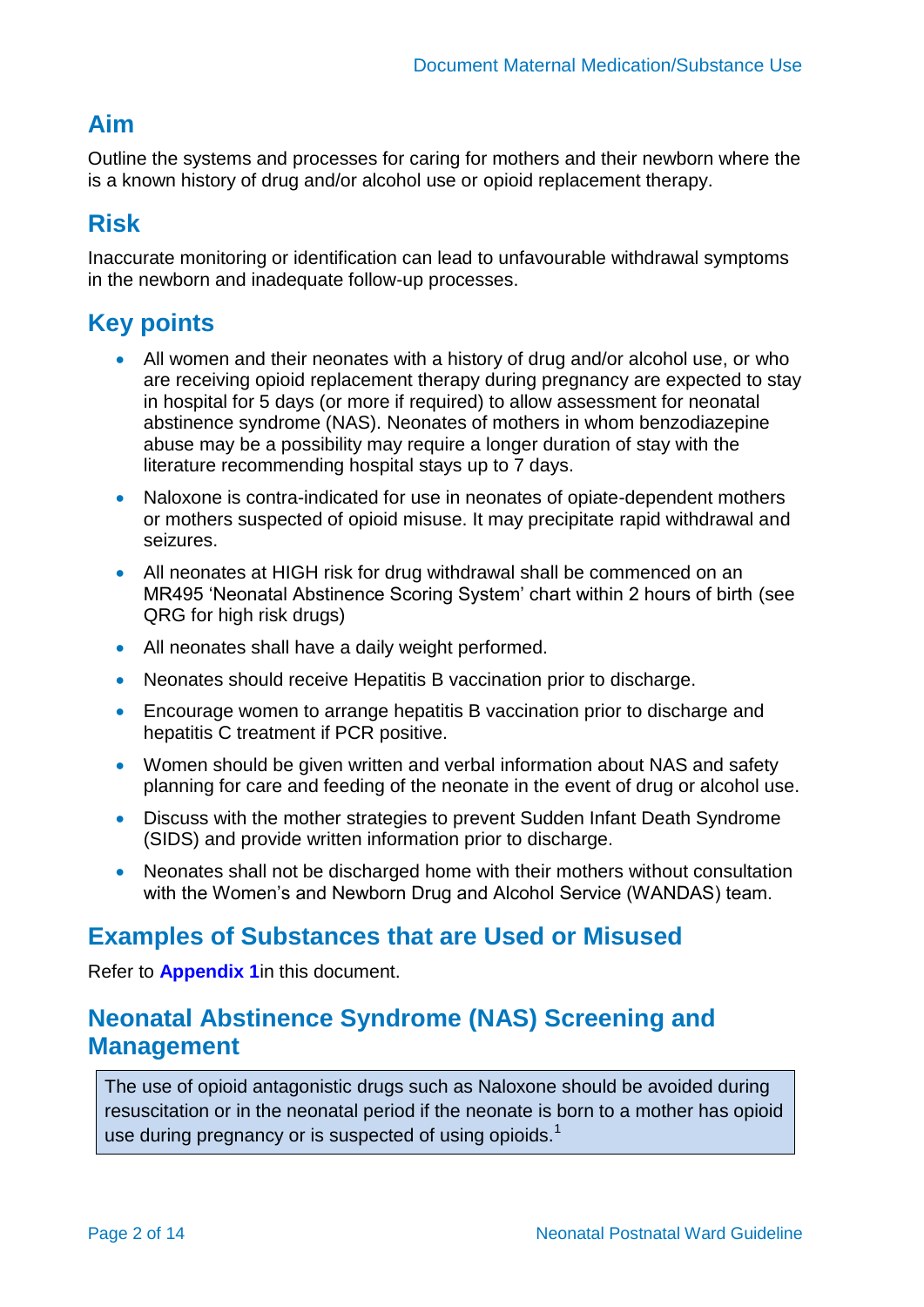Commence the neonate on the MR495 NAS chart within 2 hours of birth if the mother has a history of illicit substance use, prescribed high risk medication abuse or who is receiving medically supervised opioid replacement therapy (e.g. Buprenorphine, Methadone etc.) during pregnancy.

Refer to [Maternal Medication/Substance Use -](https://healthpoint.hdwa.health.wa.gov.au/policies/Policies/CAHS/CAHS.NEOPN.MaternalMedicationSubstanceUseQuickReferenceGuide.pdf) Quick Reference Guide and [Assessment Charts](https://healthpoint.hdwa.health.wa.gov.au/policies/Policies/CAHS/CAHS.NEOPN.MaternalMedicationSubstanceUseAssessmentCharts.pdf) on how to perform NAS screening and management of the neonate experiencing withdrawal symptoms.

## <span id="page-2-0"></span>**Consideration of Differential Diagnoses in Infants Symptomatic of Withdrawal**

Symptoms typically seen in withdrawal are non-specific, variable in timing and severity and are non-diagnostic of the underlying cause. Infants presenting with jitteriness/tremor, poor feeding, irritability, lethargy, hypo/hypertonia or temperature instability MUST be examined with intent to exclude other treatable causes. Potentially life-threatening conditions such as sepsis, hypoglycaemia, viral/herpetic encephalitis, metabolic disease, pneumonia and colitis may also present with similar symptomatology and must be considered with appropriate clinical examination and investigation if suspected. Infants in whom the diagnosis is unclear should be discussed with the paediatric consultant / senior registrar on call, and in general such infants should be admitted to SCN for monitoring and management pending clarification of the clinical picture.

## <span id="page-2-1"></span>**Withdrawal Symptoms in the Neonate**

| <b>Drug / Alcohol</b>  | <b>Common Neonatal Withdrawal</b><br><b>Symptoms</b>                                                                                                                                                                                                   | <b>Additional Information</b>                                                                                                                               |
|------------------------|--------------------------------------------------------------------------------------------------------------------------------------------------------------------------------------------------------------------------------------------------------|-------------------------------------------------------------------------------------------------------------------------------------------------------------|
| <b>CNS depressants</b> |                                                                                                                                                                                                                                                        |                                                                                                                                                             |
| Marijuana              | Mild deficits in visual functioning <sup>2</sup> ,<br>heightened tremors <sup>2, 3</sup> , startling <sup>2, 3</sup> ,<br>jitteriness, hypotonia, lethargy,<br>decreased arousal <sup>4</sup> , and increased<br>hand-to-mouth movements. <sup>3</sup> |                                                                                                                                                             |
| Alcohol                | Jitteriness, irritability, seizures,<br>opisthotonus, abdominal<br>distension, excessive mouthing<br>movements, and reflex<br>abnormalities. <sup>2</sup>                                                                                              | Neonates are at increased risk for<br>hypoglycaemia, decreased milk<br>intake, impaired motor<br>development and changes in sleep<br>patterns. <sup>5</sup> |

**Note:** timing of symptoms may be variable in the setting of polysubstance use.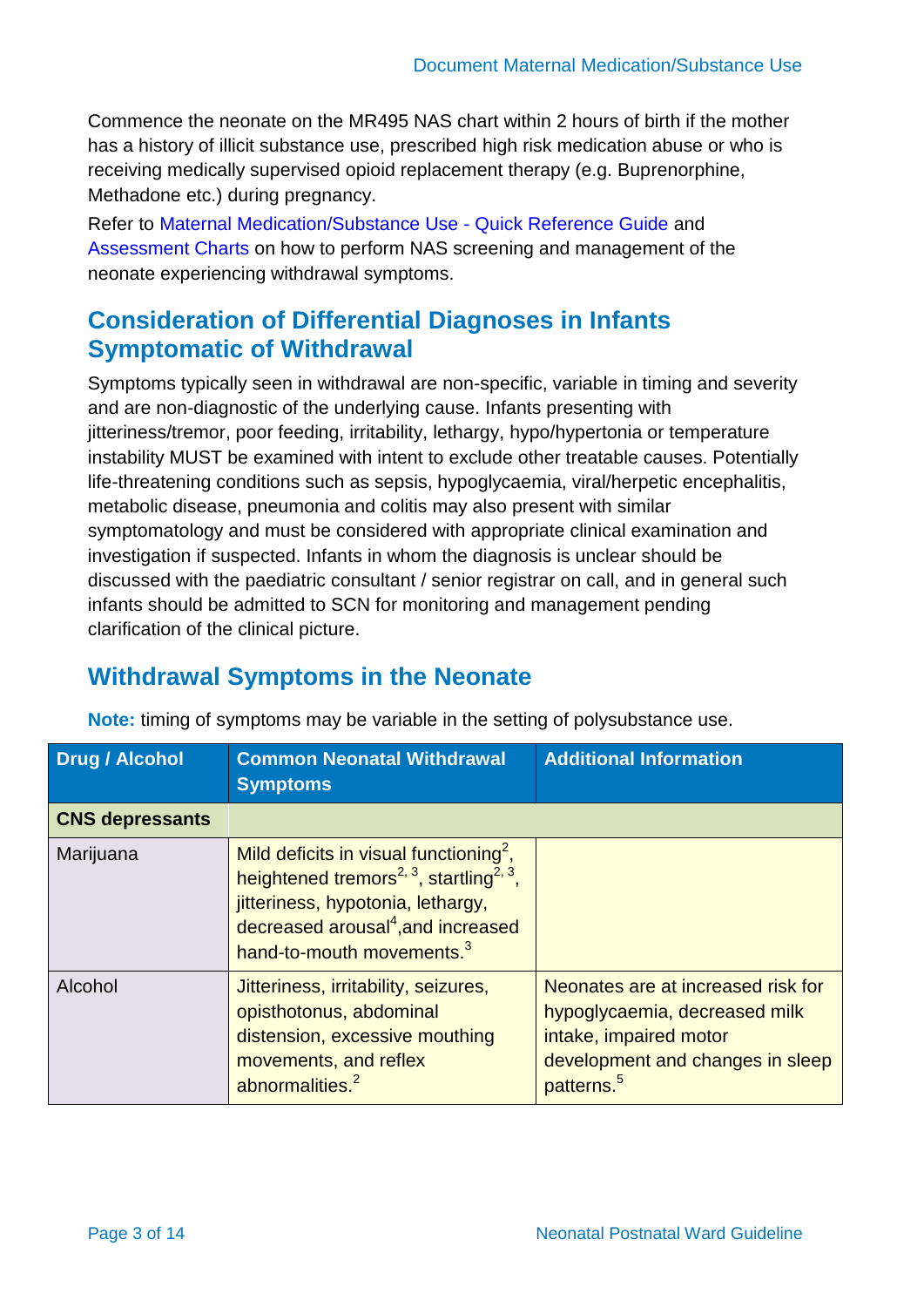| <b>CNS stimulants</b>   |                                                                                                                                                                                               |                                                                                                                                                                                                                                                                                           |
|-------------------------|-----------------------------------------------------------------------------------------------------------------------------------------------------------------------------------------------|-------------------------------------------------------------------------------------------------------------------------------------------------------------------------------------------------------------------------------------------------------------------------------------------|
| Amphetamines            | Decreased arousal, increased<br>stress and poor quality of<br>movement. <sup>3</sup>                                                                                                          | <b>Congenital anomalies associated</b><br>include risk to the central nervous<br>system, cardiovascular, oral clefts,<br>and limbs. <sup>3</sup>                                                                                                                                          |
| <b>Methamphetamines</b> | Decreased arousal, increased<br>stress, poor quality of movement. <sup>2</sup>                                                                                                                | Neonates are more likely to be<br>small for gestational age. <sup>6</sup><br>Animal studies have shown<br>alterations in the central nervous<br>system including learning<br>impairment, behavioural deficits,<br>increased motor activity, and<br>postural motor movements. <sup>6</sup> |
| Cocaine                 | Jitteriness and tremors, high-<br>pitched cry, irritability, excessive<br>suck, hyperalertness, autonomic<br>instability, hypertonicity and<br>excitability. <sup>2</sup>                     | <b>Congenital anomalies associated</b><br>with cocaine use includes<br>increased risk for of genitourinary<br>malformations, and lower birth<br>weights, length and h/c. <sup>3</sup>                                                                                                     |
| <b>Drug / Alcohol</b>   | <b>Common Neonatal Withdrawal</b><br><b>Symptoms</b>                                                                                                                                          | <b>Additional Information</b>                                                                                                                                                                                                                                                             |
| <b>Nicotine</b>         | Impairment of arousal, irritability<br>and hyperexcitability, hypertonicity<br>and tremors. <sup>2</sup>                                                                                      | Increased risk of perinatal mortality<br>and Sudden Infant Death<br>Syndrome (SIDS). <sup>3</sup>                                                                                                                                                                                         |
| Phencyclidine<br>(PCP)  | Decreased attention, high-pitched<br>cry, poor visual tracking, coarse<br>flapping tremors, lethargy,<br>nystagmus/roving eye movements,<br>poor feeding and altered newborn<br>reflexes. $2$ |                                                                                                                                                                                                                                                                                           |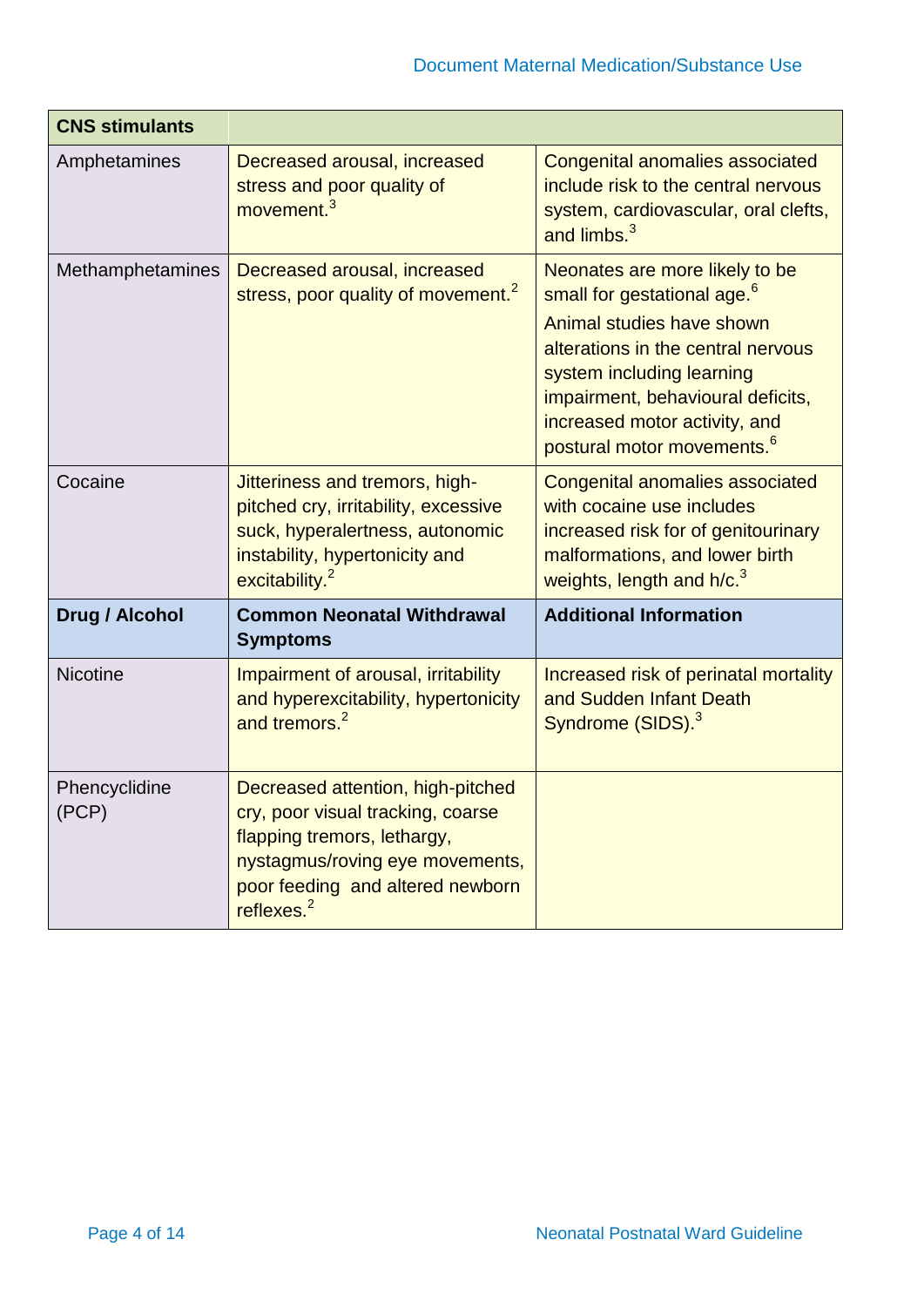| Opioids       | Tonal problems, tachypnoea,<br>feeding and sleeping problems,<br>fever, seizures, <sup>2</sup> sweating,<br>hyperirritability, posturing,<br>exaggerated startle response,<br>tachycardia, hiccupping, sneezing,<br>and a poor sucking action. <sup>7</sup> | Neonates may have poor feeding<br>patterns, slow weight gain,<br>electrolyte imbalances, diarrhoea<br>and dehydration. <sup>7</sup><br>Maternal heroin use leads to<br>increased perinatal mortality rates.<br>Neonates may exhibit symptoms<br>within 24 hrs of birth. $3$<br>Withdrawal symptoms depend on<br>the half-life of the opioid - the<br>longer the half-life the later<br>withdrawal symptoms occur. $3$ |
|---------------|-------------------------------------------------------------------------------------------------------------------------------------------------------------------------------------------------------------------------------------------------------------|-----------------------------------------------------------------------------------------------------------------------------------------------------------------------------------------------------------------------------------------------------------------------------------------------------------------------------------------------------------------------------------------------------------------------|
| Buprenorphine | <b>Respiratory distress, increased</b><br>tone, tremors, seizures, poor<br>feeding, vomiting, regurgitation,<br>diarrhoea, and sweating. $3$                                                                                                                | Partial opioid agonist. It is<br>transferred to the neonate via the<br>placenta. NAS is apparent in only<br>a few exposed neonates, and<br>symptoms are usually mild and<br>require no treatment. Symptoms<br>usually appear at 12 hours, peak<br>at about 72 hours and alleviate at<br>120 hours after the last dose of<br>Buprenorphine. <sup>8</sup>                                                               |
| Naltrexone    |                                                                                                                                                                                                                                                             | Opioid antagonist. Limited data is<br>available about the impact of oral<br>or implanted Naltrexone on foetal-<br>maternal complications. However,<br>data from limited cases in Western<br>Australia indicate that neonatal<br>and obstetric outcomes were<br>unremarkable. <sup>8</sup>                                                                                                                             |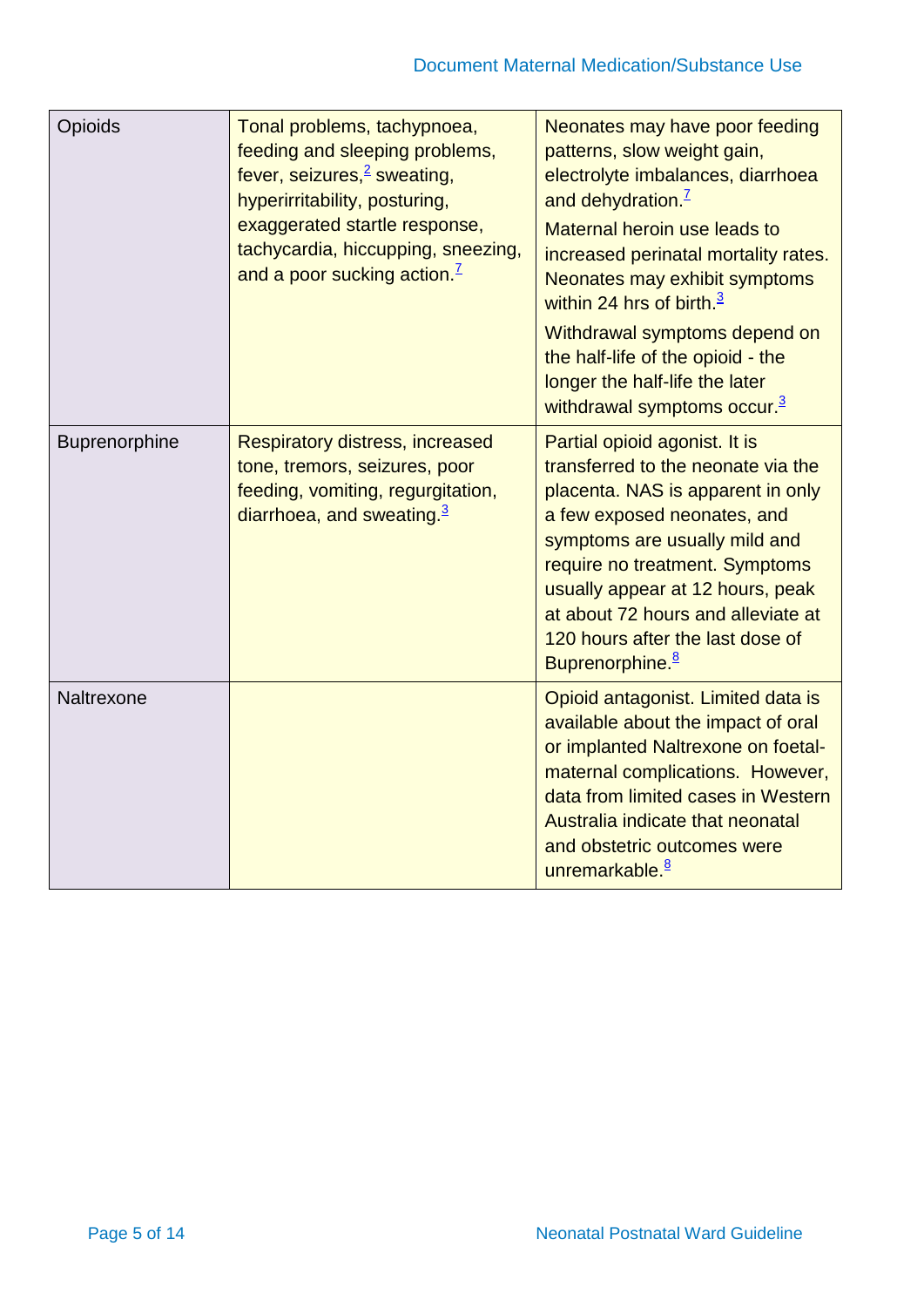| Methadone            | <b>Respiratory distress, increased</b><br>tone, tremors, seizures, poor<br>feeding, vomiting, regurgitation,<br>diarrhoea, and sweating. $3$<br>Stabismus <sup>3</sup>    | 60-90% of neonates experience<br>some form of NAS if the mother is<br>on a methadone maintenance<br>treatment. <sup>8</sup> Withdrawal symptoms<br>for methadone-maintained<br>neonates have a delayed<br>presentation generally after 24<br>hours, and usually within 48-72<br>hours following birth, but can last<br>up to 4 weeks of age. $3$ Neonates<br>tend to be smaller but show a<br>'catch-up' growth rate by 12<br>months of age. <sup>3</sup> Other effects<br>include reduced postnatal weight<br>gains, head circumference, and<br>height, and there is an increased<br>risk for mortality, strabismus and<br>behaviour effects e.g. mood,<br>attention and cognitive effects. <sup>8</sup> |
|----------------------|---------------------------------------------------------------------------------------------------------------------------------------------------------------------------|-----------------------------------------------------------------------------------------------------------------------------------------------------------------------------------------------------------------------------------------------------------------------------------------------------------------------------------------------------------------------------------------------------------------------------------------------------------------------------------------------------------------------------------------------------------------------------------------------------------------------------------------------------------------------------------------------------------|
| Benzodiazepines      | Hypoventilation, irritability,<br>hypertonicity, and "floppy infant<br>syndrome" $2$                                                                                      | Often seen as licit drugs and<br>symptoms can be unrecognised by<br>mothers and staff if not revealed<br>by the maternal medication<br>history. $\frac{2}{3}$<br>Symptoms can often appear within<br>a few days of birth to 3 weeks after<br>birth and they may last for several<br>months. $\frac{2}{3}$<br>It is recommended that<br>benzodiazepine neonates should<br>be observed for up to 7 days in<br>hospital. <sup>1</sup>                                                                                                                                                                                                                                                                        |
| <b>Hallucinogens</b> |                                                                                                                                                                           |                                                                                                                                                                                                                                                                                                                                                                                                                                                                                                                                                                                                                                                                                                           |
| <b>Inhalants</b>     | Characteristic odour (pulmonary<br>excretion), excessive and high-<br>pitched cry, hyperactive Moro<br>reflex, sleeplessness, tremors,<br>hypotonia and poor feeding. $1$ | Congenital anomalies can include<br>cardiovascular defects or<br>medullary sponge kidney. <sup>3</sup><br>Inhalants use is associated with<br>low birth weight neonates, birth<br>defects, and SIDS. <sup>9</sup>                                                                                                                                                                                                                                                                                                                                                                                                                                                                                         |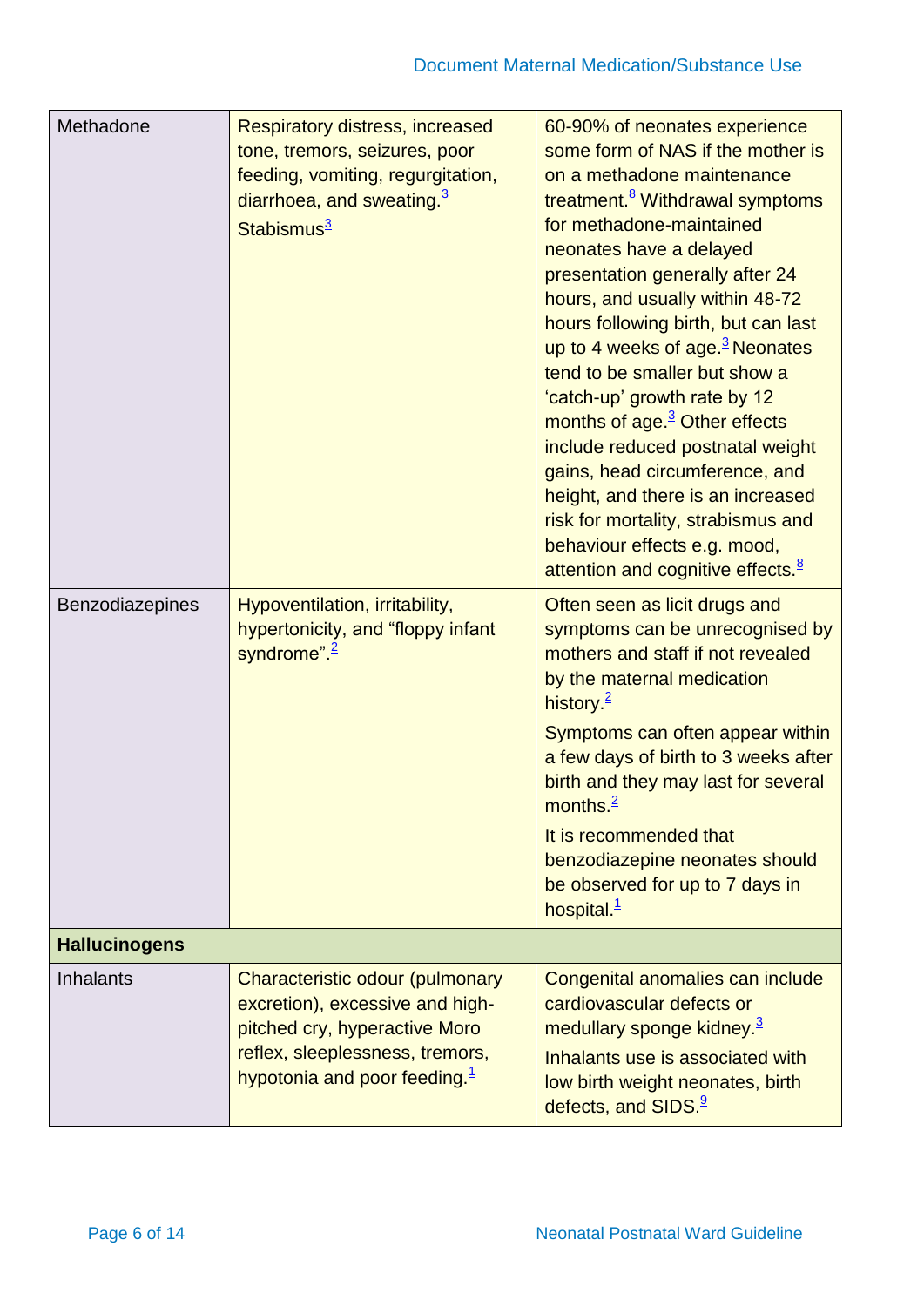## <span id="page-6-0"></span>**Management of Behavioural Patterns with NAS Symptoms**

See [Appendix 2](#page-12-0) in this guideline for calming suggestions for NAS symptoms. For infants on NAS scoring >8 see Neonatal Guideline for [Neonatal Abstinence Syndrome](https://cahs.health.wa.gov.au/~/media/HSPs/CAHS/Documents/Health-Professionals/Neonatology-guidelines/Neonatal-Abstinence-Syndrome.pdf?thn=0)

### <span id="page-6-1"></span>**Weight Monitoring**

Neonates of mothers with drug or alcohol problems are at increased risk of preterm birth, low birth weight, infection and hypoglycaemia.<sup>[1](#page-9-0)</sup>

Weigh all neonates **daily**.

#### <span id="page-6-2"></span>**Breastfeeding**

Refer to Obstetrics and Gynaecology Clinical Practice Guideline - [Women and](https://healthpoint.hdwa.health.wa.gov.au/policies/Policies/NMAHS/WNHS/WNHS.OG.WANDAS.pdf)  [Newborn Drug and Alcohol Service \(WANDAS\)](https://healthpoint.hdwa.health.wa.gov.au/policies/Policies/NMAHS/WNHS/WNHS.OG.WANDAS.pdf) and refer to the 'Postnatal Management' section for information and advice regarding individual drug and alcohol effects and breastfeeding. Information is also available about management should a women intend to use drugs or alcohol while breastfeeding.

#### <span id="page-6-3"></span>**Immunisation**

Immunisation of the neonate for [Hepatitis B](https://cahs.health.wa.gov.au/~/media/HSPs/CAHS/Documents/Health-Professionals/Neonatology-guidelines/Hepatitis-B-Virus-HBV-Care-of-the-infant-born-to-HBV-positive-woman.pdf?thn=0) should be performed prior to discharge. Refer to: WNHS – Obstetrics and Gynaecology Guideline

- [Vaccinations](https://healthpoint.hdwa.health.wa.gov.au/policies/Policies/NMAHS/WNHS/WNHS.OG.Vaccinations.pdf) (Neonatal section for Hepatitis B Vaccine and Immunoglobulin)
	- $\circ$  Immunoglobulin Give to the neonate if the mother is known to be hepatitis B surface antigen positive.

### <span id="page-6-4"></span>**Discharge Planning**

### <span id="page-6-5"></span>**Parental Education**

- Ensure the woman has been given verbal and written information (normally provided by the WANDAS team) about:
	- o ['Neonatal Abstinence Syndrome \(NAS\)'](http://kemh.health.wa.gov.au/brochures/consumers/wnhs0197.pdf) includes comforting techniques for the neonate.
	- o Breastfeeding including advice regarding feeding management should the woman misuse drugs or alcohol when she is discharged.
- Discuss/offer demonstration of formula preparation to women who are not breastfeeding, or who would like information if they may be at risk for substance or alcohol use after discharge.
- <span id="page-6-6"></span> Offer parents of the neonate CPR training. Some neonates are at higher risk of  $SIDS<sup>'10</sup>$  $SIDS<sup>'10</sup>$  $SIDS<sup>'10</sup>$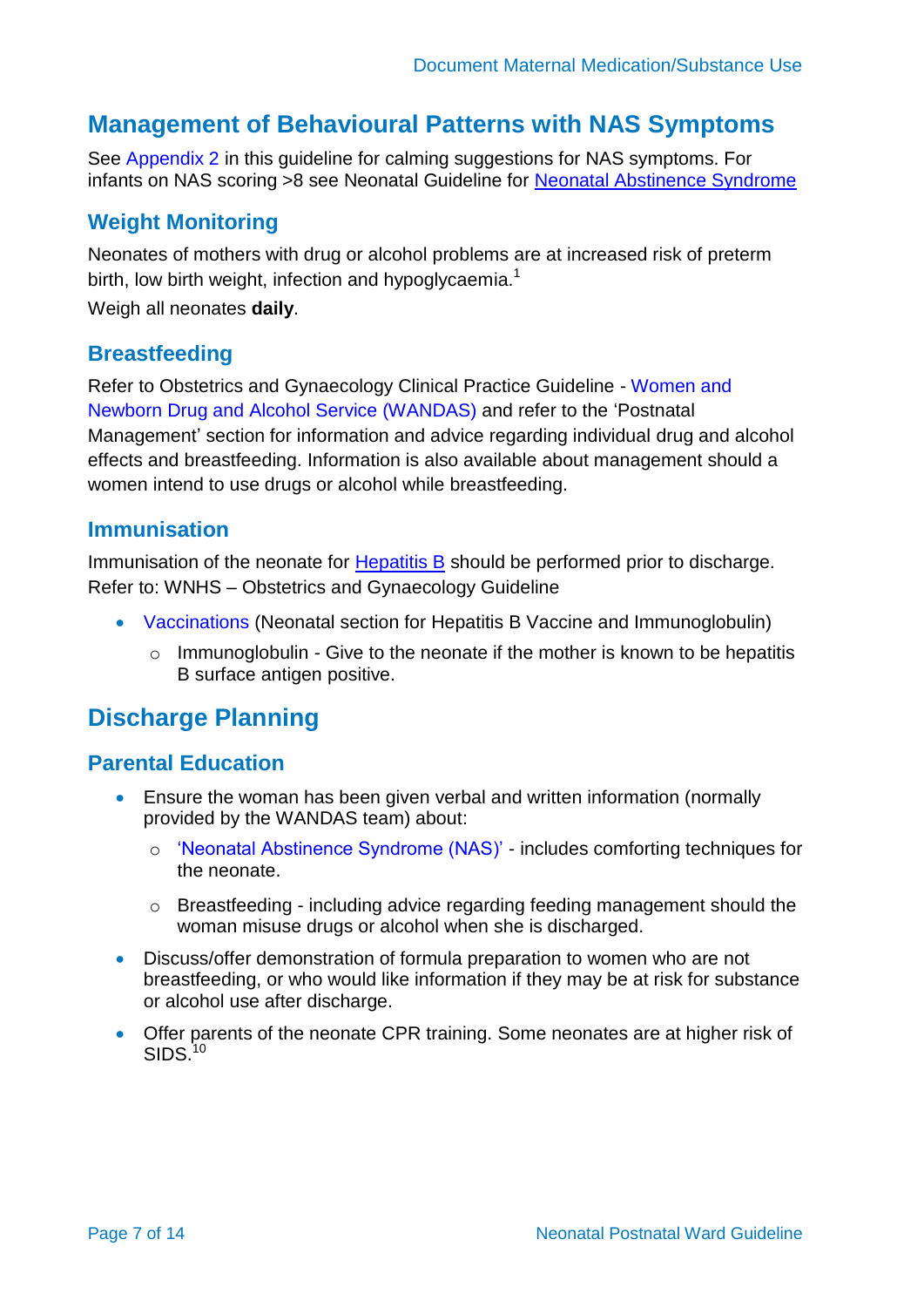### **Criteria for Discharge of the Neonate**

The paediatrician will determine if the neonate is suitable for discharge. However, **the mother and neonate shall not be discharged until the WANDAS Clinical Midwifery Consultant and the WANDAS team has determined that discharge for both is safe.** The WANDAS team will assess the psycho-social environment to ensure safety prior to discharge and ensure community supports are adequate.

**Note:** A woman with drug or alcohol use in pregnancy who has **not** attended the WANDAS clinic, and who is under the care of another obstetric team shall **not** be discharged with her baby until the woman's obstetric team and paediatrician consult with the WANDAS team.

- The neonate should be more than 5 days old (up to 7 days for benzodiazepines).
- The neonate is healthy, feeding well, and is appropriately gaining weight.
- The parent/s can safely provide care.
- The neonate is being discharged to a safe environment.
- There is no court order in place to prevent discharge home.

### <span id="page-7-0"></span>**Discharge Against Medical Advice**

If a mother or father wish to take their baby home and medical concerns exist for the safety of the neonate refer to the Neonatal Clinical Guideline - [Discharge Against](https://healthpoint.hdwa.health.wa.gov.au/policies/Policies/CAHS/CAHS.NEO.DischargeAgainstMedicalAdvice.pdf)  [Medical Advice](https://healthpoint.hdwa.health.wa.gov.au/policies/Policies/CAHS/CAHS.NEO.DischargeAgainstMedicalAdvice.pdf) for management. The on-call paediatrician should be notified as soon as possible, should this situation arise as there may be indication to initiate Section 40 orders under Duty of Care obligations, if it is considered that the infant is at serious risk if removed from the hospital. The on-call social worker, or Crisis Care should also be contacted as soon as possible, preferably to assist in de-escalating the situation and formulating an appropriate strategy for both the mother and medical/midwifery staff.

The ward co-ordinator, the WANDAS CMC, and the Hospital Clinical Manager should also be informed as soon as possible in such an event.

### <span id="page-7-1"></span>**Follow-Up**

Neonates of all mothers who have been seen at WANDAS clinic antenatally, those who have been considered at risk for NAS, infants with birthweight <2500 gm should be discharged following discussion with the paediatric consultant / senior registrar, WANDAS or allocated social worker.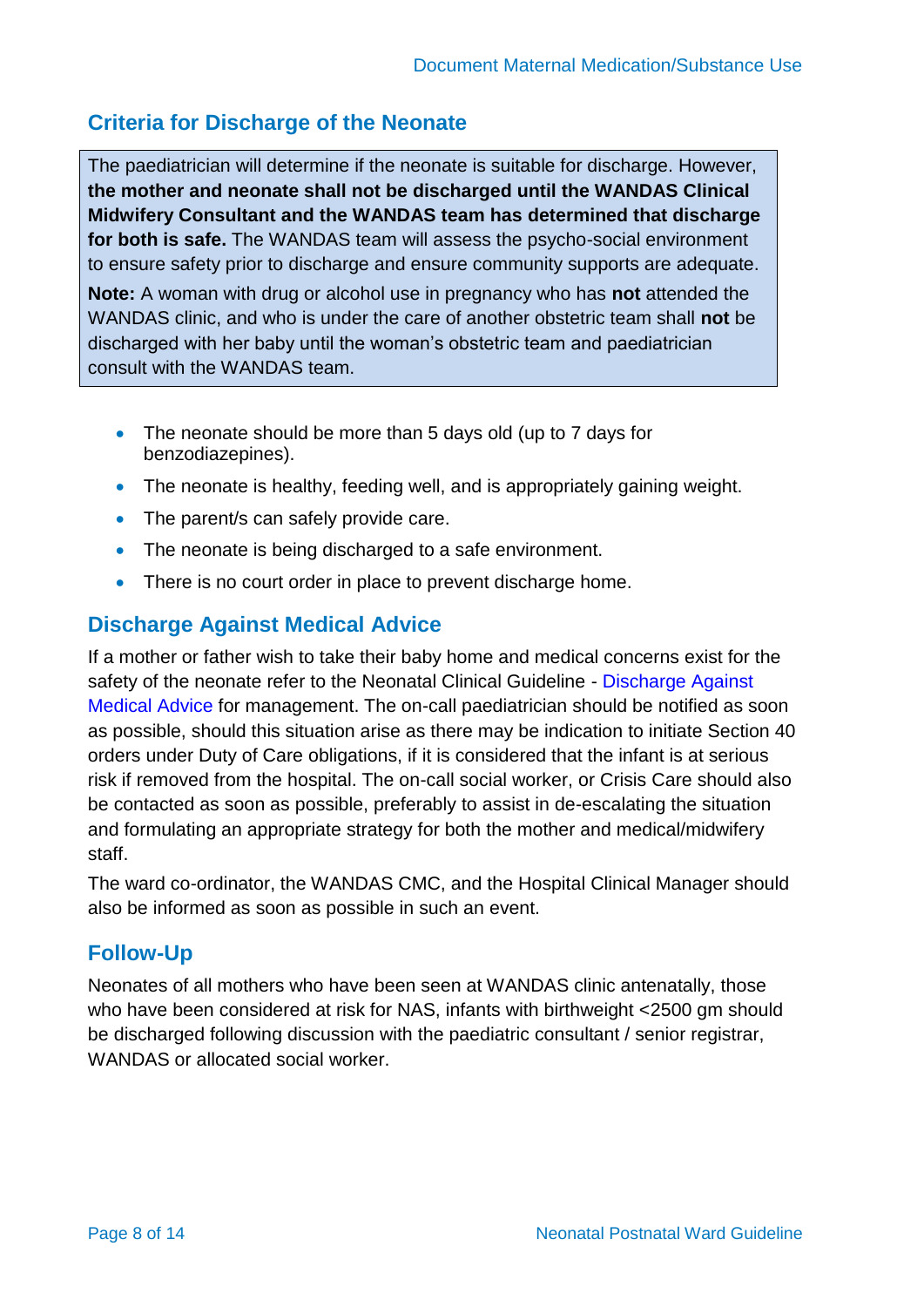Early follow-up of clinical progress, in particular to review symptoms, feeding and weight gain are necessary and should be undertaken by visiting midwifery staff, local child health nurse or GP.

All metropolitan infants are offered neonatal outpatient clinic with the multidisciplinary WANDAS follow up clinic at around 2 weeks and 3 months (or more if weaning morphine as an outpatient) Rural follow up options will need further discussion and may not be possible for infants still requiring opiates

| <b>Behaviour</b>              | <b>Calming Suggestions</b>                                                                                                                             |
|-------------------------------|--------------------------------------------------------------------------------------------------------------------------------------------------------|
| Regurgitation and/or vomiting | Burp the baby each time he/she<br>stops sucking and after each feed <sup>12</sup>                                                                      |
|                               | Support the baby's cheeks and lower<br>$\bullet$<br>jaw to enhance the<br>sucking/swallowing efforts <sup>12</sup>                                     |
|                               | Keep the baby and the bedding<br>$\bullet$<br>clean from vomit and the smell may<br>increase the problem and irritate the<br>baby's skin <sup>12</sup> |
| Excessive sucking of fists    | Cover hands with gloves or mittens if<br>$\bullet$<br>the skin becomes damaged <sup>12, 13</sup>                                                       |
|                               | Keep damaged skin clean. Avoid<br>$\bullet$<br>lotions/creams as the baby may suck<br>them $12$                                                        |
| <b>Hyperactivity</b>          | Use a soft flannel blanket or a short<br>$\bullet$<br>haired sheep skin covered with a<br>cotton sheet for comfort <sup>12</sup>                       |
| Trembling                     | Keep the baby in a warm quiet<br>$\bullet$<br>room <sup>12</sup>                                                                                       |
|                               | Avoid excessive handling <sup>12</sup><br>$\bullet$                                                                                                    |
| Fever (Temperature over 37°)  | Keep clothing to a minimal <sup>12</sup><br>$\bullet$                                                                                                  |
|                               | Avoid excessive bedclothes <sup>12</sup>                                                                                                               |
|                               | Advise parents to seek medical<br>$\bullet$<br>advice if temperature stays elevated<br>for more than 4 hours or if symptoms<br>develop. $12$           |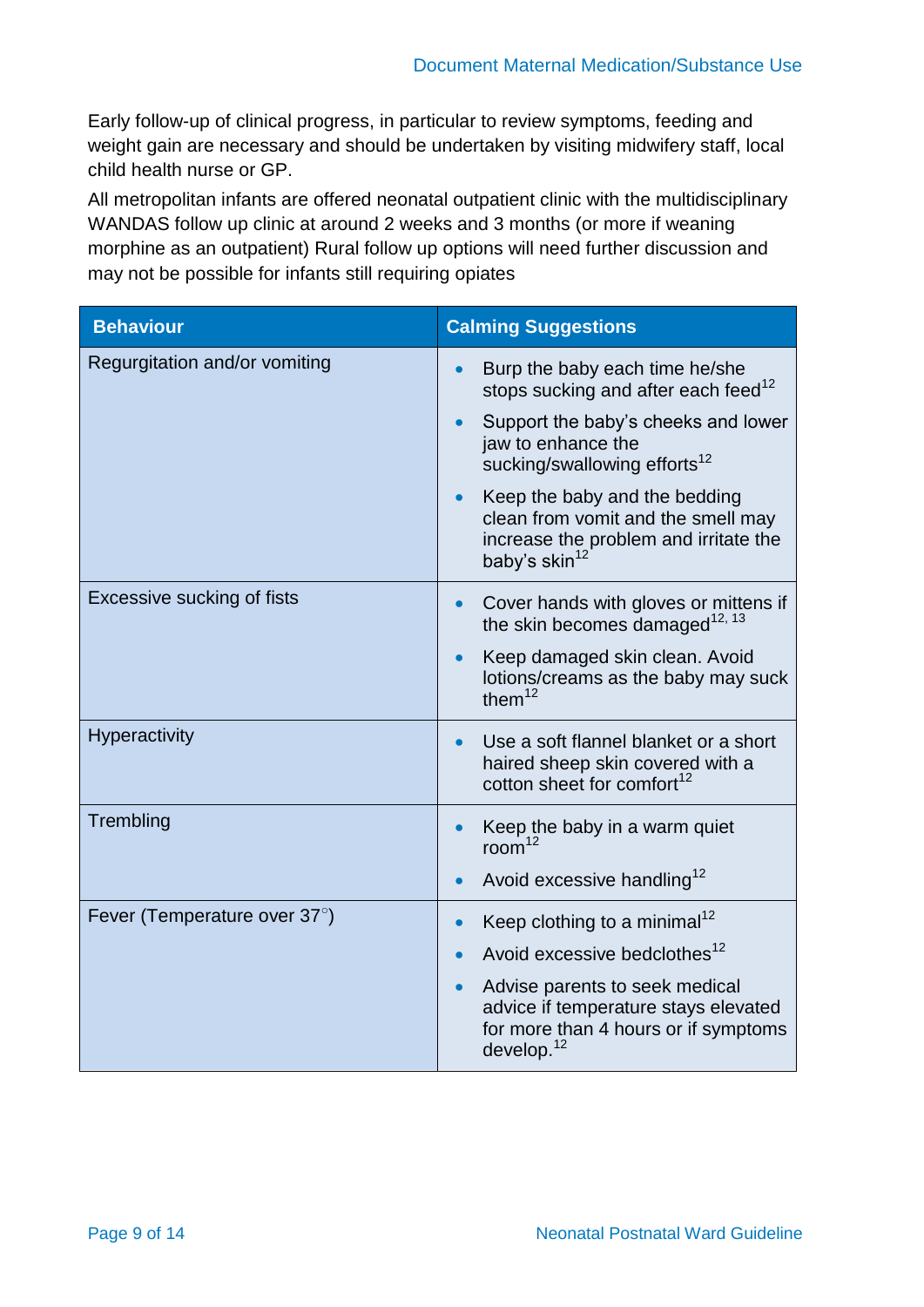#### **Related CAHS internal policies, procedures and guidelines**

#### Neonatal Guideline

- [Discharge Against Medical Advice](https://healthpoint.hdwa.health.wa.gov.au/policies/Policies/CAHS/CAHS.NEO.DischargeAgainstMedicalAdvice.pdf)
- [Hepatitis B Virus \(HBV\): Care of the infant born to a HBV positive woman](https://cahs.health.wa.gov.au/~/media/HSPs/CAHS/Documents/Health-Professionals/Neonatology-guidelines/Hepatitis-B-Virus-HBV-Care-of-the-infant-born-to-HBV-positive-woman.pdf?thn=0)
- [Neonatal Abstinence Syndrome \(NAS\)](https://cahs.health.wa.gov.au/~/media/HSPs/CAHS/Documents/Health-Professionals/Neonatology-guidelines/Neonatal-Abstinence-Syndrome.pdf?thn=0)

WNHS – Obstetrics and Gynaecology Guideline

- [Vaccinations](https://healthpoint.hdwa.health.wa.gov.au/policies/Policies/NMAHS/WNHS/WNHS.OG.Vaccinations.pdf) (Neonatal section for Hepatitis B Vaccine and Immunoglobulin)
- [Women and Newborn Drug and Alcohol Service \(WANDAS\)](https://healthpoint.hdwa.health.wa.gov.au/policies/Policies/NMAHS/WNHS/WNHS.OG.WANDAS.pdf)

#### **References and related external legislation, policies, and guidelines**

- <span id="page-9-0"></span>1. New South Wales Department of Health. National clinical guidelines for the management of drug use during pregnancy, birth and the early development years of the newborn. 393. Sydney: Commonwealth of Australia; 2006.
- <span id="page-9-1"></span>2. Jansson LM, Velez ML. Infants of Drug-dependent Mothers. Pediatrics in Review. 2011;32:5-13.
- <span id="page-9-2"></span>3. Society of Obstetrics and Gynecology of Canada. SGOC Clinical Practice Guideline No. 256. Substance Use in Pregnancy. JOGC. 2011(April ):367-84.
- <span id="page-9-3"></span>4. Jansson LM, Velez ML, Harrow C. Methadone Maintenance and Lactation: A Review of the Literature and Current Management Guidelines. Journal of Human Lactation. 2004;20(1):62-70.
- <span id="page-9-4"></span>5. Telethon Institute for Child Research. Alcohol and Pregnancy Project. Alcohol and Pregnancy and Fetal Alcohol Spectrum Disorder: a Resource for Health Professionals 390. Perth2009.
- <span id="page-9-5"></span>6. Salisbury AL, Ponder KL, Padbury JF, et al. Fetal Effects of Psychoactive Drugs. Clinics in Perinatology. 2009;36:595-619.
- <span id="page-9-6"></span>7. Snankaran S, Lester BM, Das A, et al. Impact of maternal substance use during pregnancy on childhood outcome. Seminars in Fetal & Neonatal Medicine. 2007;12:143-50.
- <span id="page-9-7"></span>8. Farid WO, Dunlop SA, Trait RJ, et al. The Effects of Maternally Administered Methadone, Buprenorphine and Naltrexone on Offspring: Review of Human and Animal Data. Current Neuropharmacology. 2008;6:125-50.
- <span id="page-9-8"></span>9. NSW Department of Health. National clinical guidelines for the management of drug use during pregnancy, birth and the early development years of the newborn 72. Sydney: Commonwealth of Australia; 2006.
- <span id="page-9-9"></span>10. The Royal Women's Hospital. Babies at risk of Neonatal Abstinence Syndrome (NAS). Clinical practice guidelines. 2008:1-30.
- <span id="page-9-12"></span>11. Statewide Maternity and Neonatal Clinical Guidelines Program. Neonatal abstinence syndrome: Queensland Government; 2010. Available from: [http://www.health.qld.gov.au/cpic/documents/mguideg\\_NASv4.0.pdf](http://www.health.qld.gov.au/cpic/documents/mguideg_NASv4.0.pdf).
- <span id="page-9-10"></span>12. Women and Newborn Drug and Alcohol Service. Neonatal Abstinence Syndrome (NAS). KEMH Booklet. 2005.
- <span id="page-9-11"></span>13. Valez M, Jansson LM. The Opioid dependent mother and newborn dyad: non-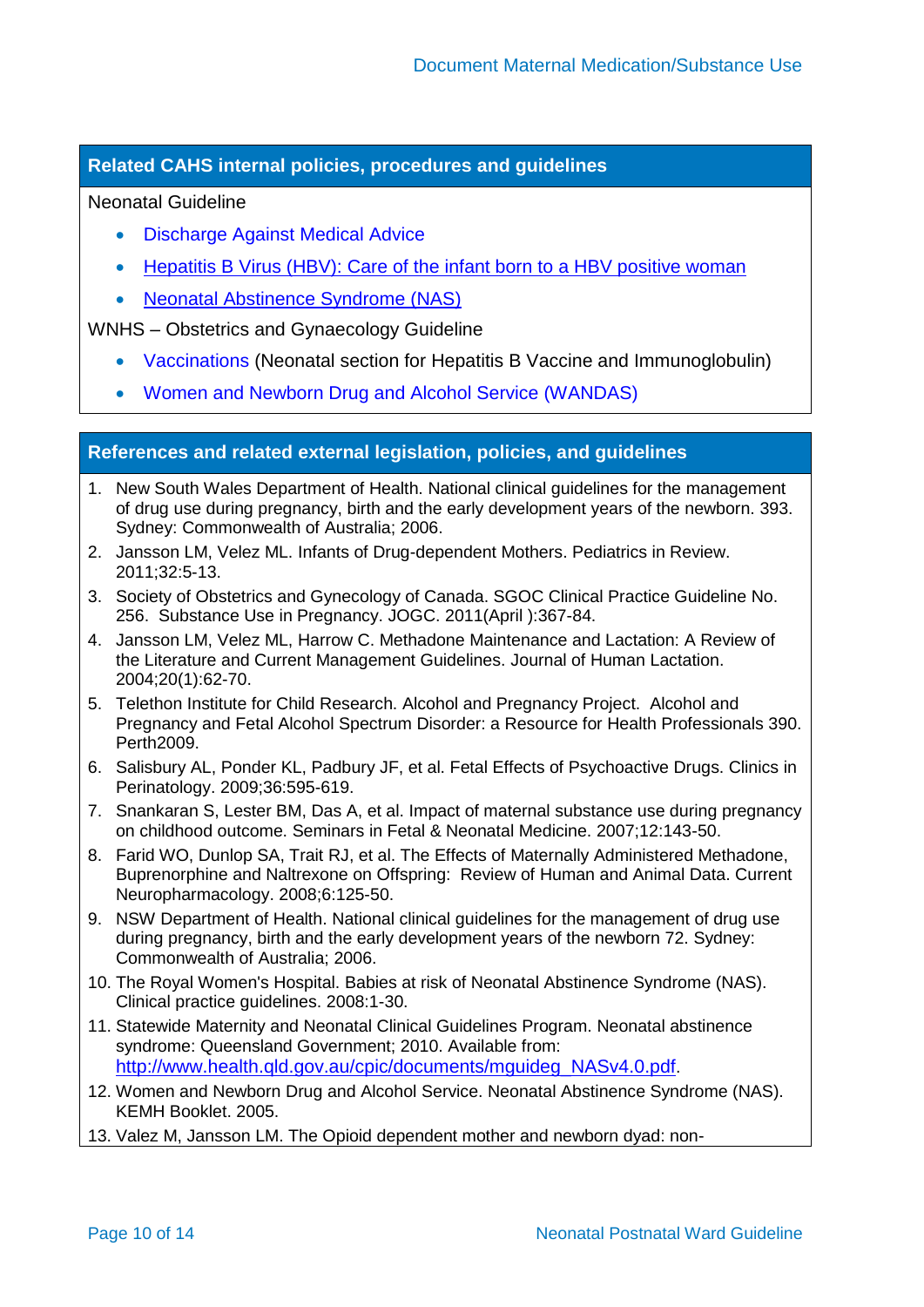pharmacologic care. Journal of Addictive Medicine. 2008;2(3):113-20.

- 14. Moulsdale W, Hermann S. In Utero Exposure to Selective Serotonin Reptake Inhibitors: Evidence for Poor Neonatal Adaption. Elsevier 2008
- 15. Nordeng H, Lindermann R, Perminov KV, Reikvam A. Neonatal withdrawal syndrome after inutero exposure to selective serotonin reuptake inhibitors. Acta Paediatr. 90: 288-291. 2001
- 16. Klinger G and Merlob P. Selective Serotonin Reuptake Inhibitor Induced Neonatal Abstinence Syndrome. Isr J Psychiatry Relat Sci Vol 45 No. 2 (2008) 107-113
- 17. Levinson-Castiel R, Merlob P, Linder N, Sirota L and Klinger, G. Neonatal Abstinence Syndrome After In Utero Exposure to Selective Serotonin Reuptake Inhibitors in Term Infants. Arch Pediatr Adolesc Med/Vol 160, Feb 2006
- 18. Rampono J, Simmer K, Illett K F, Hackett L P et al. placental Transfer of SSRI and SNRI Antidepressants and Effects o the Neonate. Pharmacopsychiatry 2009; 95 -100

#### This document can be made available in alternative formats on request.

| Document Owner:                                                                                                           | Neonatology                                          |                          |                               |
|---------------------------------------------------------------------------------------------------------------------------|------------------------------------------------------|--------------------------|-------------------------------|
| Reviewer / Team:                                                                                                          | Neonatology                                          |                          |                               |
| Date First Issued:                                                                                                        | August 2011                                          | Last Reviewed:           | October 2021                  |
| <b>Amendment Dates:</b>                                                                                                   |                                                      | <b>Next Review Date:</b> | 26 <sup>th</sup> October 2024 |
| Approved by:                                                                                                              | <b>Neonatology Coordinating Group</b>                | Date:                    | 26 <sup>th</sup> October 2021 |
| Endorsed by:                                                                                                              | <b>Neonatology Coordinating Group</b>                | Date:                    |                               |
| <b>Standards</b><br>Applicable:                                                                                           | NSQHS Standards: 80000<br>Child Safe Standards: 1,10 |                          |                               |
| Printed or personally saved electronic copies of this document are considered uncontrolled                                |                                                      |                          |                               |
| Healthy kids, healthy communities<br>Compassion<br>Collaboration Accountability<br><b>Excellence</b><br>Respect<br>Equity |                                                      |                          |                               |
| Neonatology   Community Health   Mental Health   Perth Children's Hospital                                                |                                                      |                          |                               |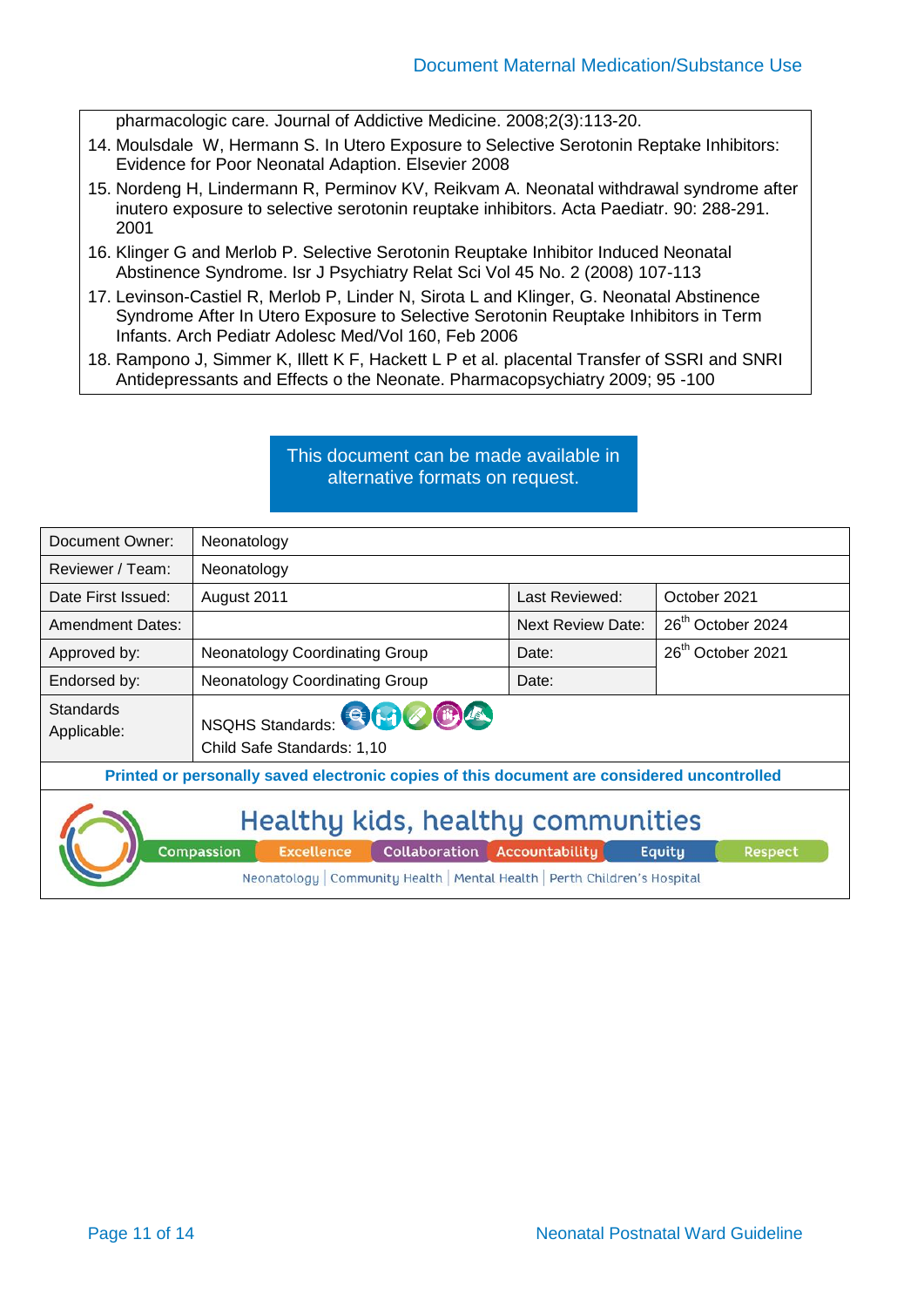<span id="page-11-0"></span>

|  | <b>Appendix 1: Substances Used or Misused<sup>11</sup></b> |  |  |
|--|------------------------------------------------------------|--|--|
|  |                                                            |  |  |

| <b>Opioids</b>            | <b>CNS Stimulants</b>                             | <b>CNS Depressants</b> | <b>Hallucinogens</b>                                    |
|---------------------------|---------------------------------------------------|------------------------|---------------------------------------------------------|
| <b>Agonists</b>           | <b>Amphetamines</b>                               | <b>Alcohol</b>         | <b>Alkaloids</b>                                        |
| Codeine                   | Amphetamine                                       | <b>Barbiturates</b>    | Lysergic acid diethylamide                              |
| Fentanyl                  | Dextroamphetamine                                 | <b>Benzodiazepines</b> | (LSD)                                                   |
| Heroin (Diacetyl          | Methamphetamine                                   | Alprazolam             | <b>Psilocin</b>                                         |
| morphine)                 | Amphetamine-related                               | Clonazepam             | Psilocybin                                              |
| Hydromorphone             | Benzphetamine                                     | Diazepam               | Dimethyltryptamine (DMT)                                |
| Morphine                  | Diethylpropion                                    | Flunitrazepam          | Diethyltryptamine (DET)                                 |
| Methadone                 | Ephedrine                                         | Oxazepam               | Inhalants <sup>1</sup>                                  |
| Meperidine                | Fenfluramine                                      | Tamazepam              | <b>Solvents and aerosols</b>                            |
| Oxycodone<br>Propoxyphene | <b>Mazindol</b>                                   | <b>Cannabinoids</b>    | (glues, gasoline, paint<br>thinner, cleaning solutions, |
| <b>Antagonists</b>        | Methcathinone                                     | Cannabis/marijuana     | nail polish remover, freon)                             |
| Naltrexone                | Methylphenidate (Ritalin)                         | Hashish                | <b>Phenylethylamines</b>                                |
| <b>Mixed agonist-</b>     | Pemoline                                          |                        | <b>Mescaline</b>                                        |
| antagonist                | Phentermine                                       |                        | Peyote                                                  |
| <b>Buprenorphine</b>      | Phenylpropanolamine                               |                        | <b>Stimulant with</b>                                   |
| (Subutex)                 | <b>Caffeine</b>                                   |                        | hallucinogenic properties                               |
| Butorphanol               | <b>Cocaine</b>                                    |                        | Methylenedioxyamphetamine                               |
| Nalbuphine                | <b>Nicotine</b>                                   |                        | (MDA)                                                   |
| Pentazocine               | <b>Dissociative anaesthetics</b>                  |                        | 3-methoxy-4,5-                                          |
|                           | Phenylcyclidine (PCP)                             |                        | Methyenedioxyamphetamine<br>(MMDA)                      |
|                           | Ketamine                                          |                        | 3,4-methylene-                                          |
|                           | <b>Selective serotonin</b><br>reuptake inhibitors |                        | dioxyamphetamine (MDMA -                                |
|                           | (SSRIs)                                           |                        | Ecstacy)                                                |
|                           | Citalopram (Cipramil,                             |                        | 3,4 methylene-                                          |
|                           | Celapram, Talam)                                  |                        | dioxyamphetamine (MDEA)                                 |
|                           | Escitalopram oxalate                              |                        | <b>Nitrates</b>                                         |
|                           | (Lexapro, Esipram)                                |                        | Nitrous oxide                                           |
|                           | Fluoxetine (Prozac,<br>Lovan)                     |                        |                                                         |
|                           | <b>Fluoxamine maleate</b>                         |                        |                                                         |
|                           | (Luvox, Voxam)                                    |                        |                                                         |
|                           | Sertraline (Zoloft, Zydep,                        |                        |                                                         |
|                           | Septrone)                                         |                        |                                                         |
|                           | Serotonin-noradrenaline                           |                        |                                                         |
|                           | reuptake inhibitors                               |                        |                                                         |
|                           | (SNRIs)                                           |                        |                                                         |
|                           | Venalafaxine                                      |                        |                                                         |
|                           | hydrochloride (Efexor)                            |                        |                                                         |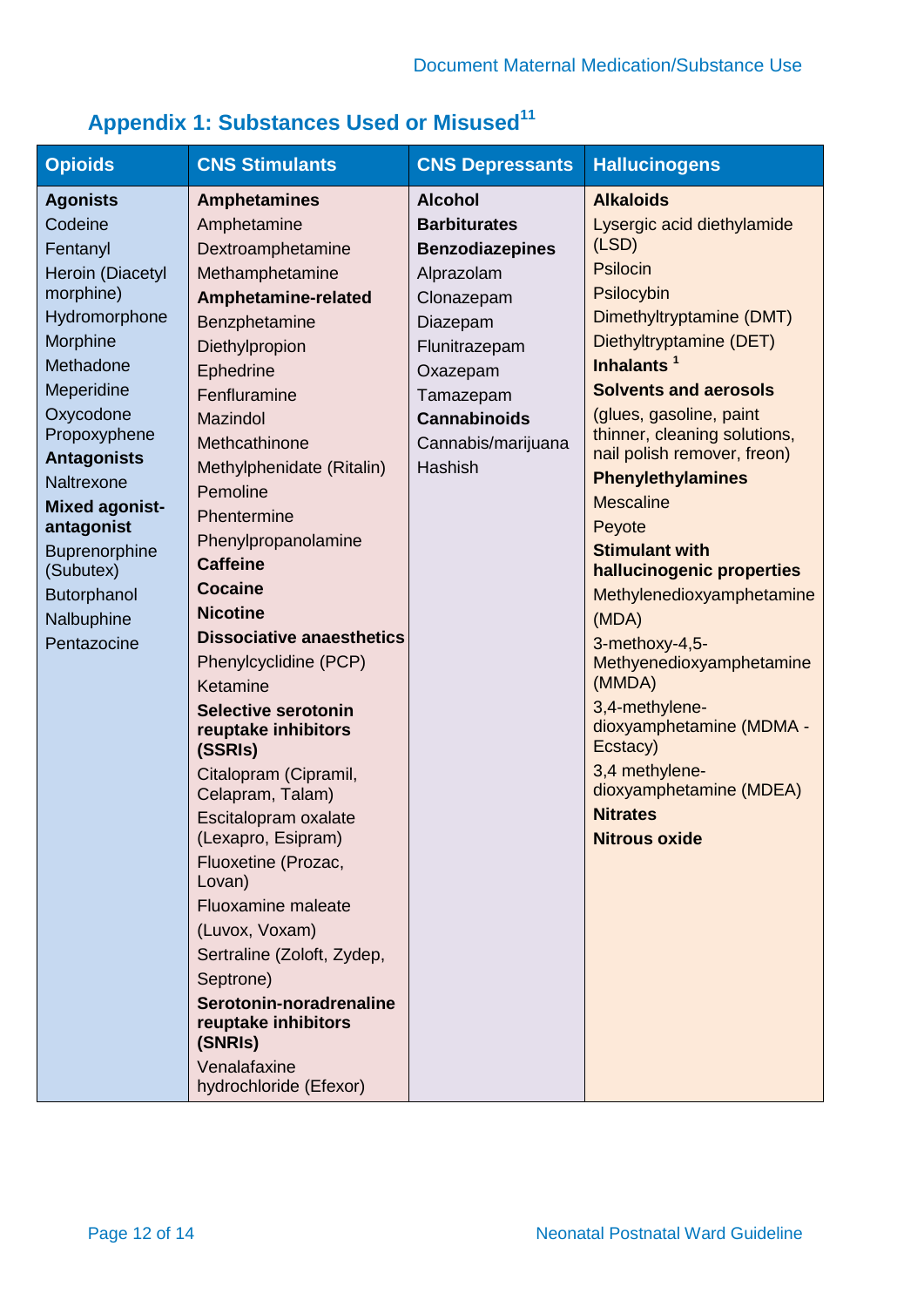| <b>Behaviour</b>                               | <b>Calming Suggestions</b>                                                                                                    |
|------------------------------------------------|-------------------------------------------------------------------------------------------------------------------------------|
| Prolonged crying (may be high pitched)         | Hold the neonate close to the body,<br>perhaps wrapped in a sheet <sup>12</sup>                                               |
|                                                | Decreased environmental stimulus e.g.<br>decrease loud noises, bright lights,<br>excessive handling etc. <sup>12, 13</sup>    |
|                                                | Humming, gentle rocking <sup>12</sup>                                                                                         |
|                                                | Avoid rocking beds which may increase<br>symptoms <sup>13</sup>                                                               |
|                                                | Quiet, soothing speaking voice <sup>13</sup>                                                                                  |
|                                                | Gentle slow handing of the baby <sup>13</sup>                                                                                 |
|                                                | Warm soothing baths                                                                                                           |
|                                                | Carrying the baby in a sling                                                                                                  |
|                                                | Pacifier (if parental choice)                                                                                                 |
| <b>Sleeplessness</b>                           | Reduce noise, bright lights, patting or<br>touching the baby <sup>1</sup>                                                     |
|                                                | Soft, gentle rocking/music <sup>12</sup>                                                                                      |
|                                                | Clean nappy/dry bottom - check for<br>rashes or skin irritation. Apply rash<br>creams or zinc cream as required <sup>12</sup> |
|                                                | Feed baby on demand <sup>12</sup>                                                                                             |
|                                                | Avoid interruption of the baby's sleep<br>state - wake only if feeding is needed <sup>13</sup>                                |
| Difficult or poor feeding                      | Small frequent feeds <sup>12, 13</sup>                                                                                        |
|                                                | Feed in a quiet, calm environment with<br>minimal noise or stimulus <sup>12, 13</sup>                                         |
|                                                | Allow time for resting between sucking <sup>12</sup><br>$\bullet$                                                             |
| Sneezing, stuffy nose or breathing<br>troubles | Keep the baby's nose and mouth<br>clean <sup>12</sup>                                                                         |
|                                                | Avoid overdressing or wrapping the<br>$\bullet$<br>baby too tightly <sup>12</sup>                                             |
|                                                | Feed the baby slowly, allowing rest<br>periods between feeds <sup>12</sup>                                                    |
|                                                | Smaller, frequent feeds <sup>12</sup>                                                                                         |

# <span id="page-12-1"></span><span id="page-12-0"></span>**[Appendix 2:](#page-12-1) NAS - Behavioural Patterns and Calming Techniques**